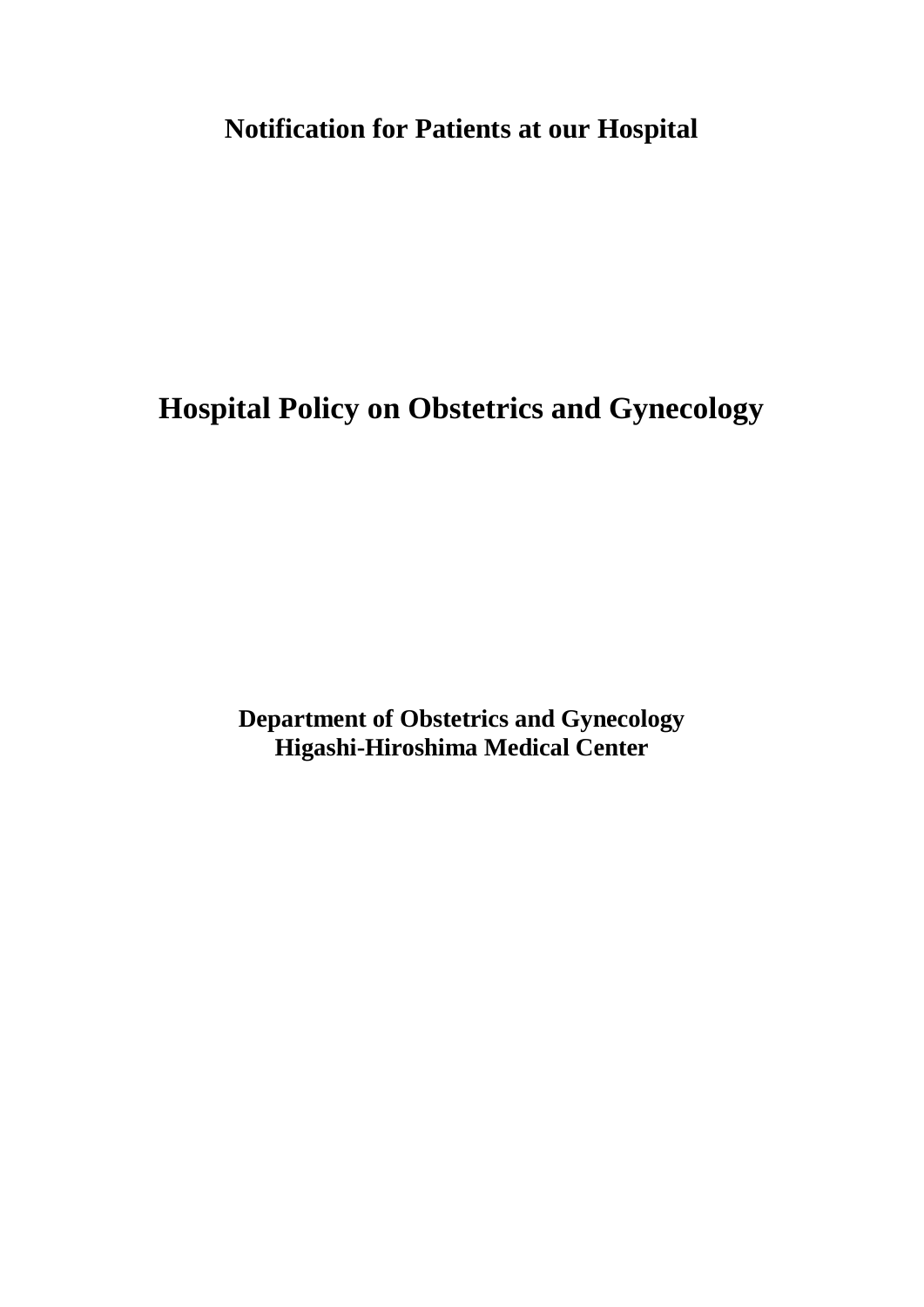## **Hospital Policy Regarding the Gender of Obstetric Doctors**

Patients attending this hospital must accept that they will be seen by both male and female doctors. If for cultural/religious reasons you can only be seen by a female doctor, we ask that you find another hospital. The reasons for this are given below.

In our hospital we have two male and two female obstetric doctors. They have a wide range of responsibilities, working in the outpatient clinic, on the wards, and performing deliveries including surgical procedures such as Caesarean sections. Work is done through a division of labour between the four doctors, and the number of patients allocated to each doctor is strictly controlled to avoid overworking and malpractice. In addition, obstetric doctors take turns on night duty. In the case of an emergency, the doctor on duty has to deal with the patient. For these reasons medical services, including examinations at the outpatient clinic, examinations during hospitalization periods, deliveries, surgery and anesthesia will be provided to patients by both male and female doctors.

While we are sympathetic to cultural issues concerning treatment, our overriding priorities are patient health and safety. If you wish to become a patient at this hospital, we require that you sign an informed consent form. If you cannot accept treatment by male doctors, we must ask you to find another hospital.